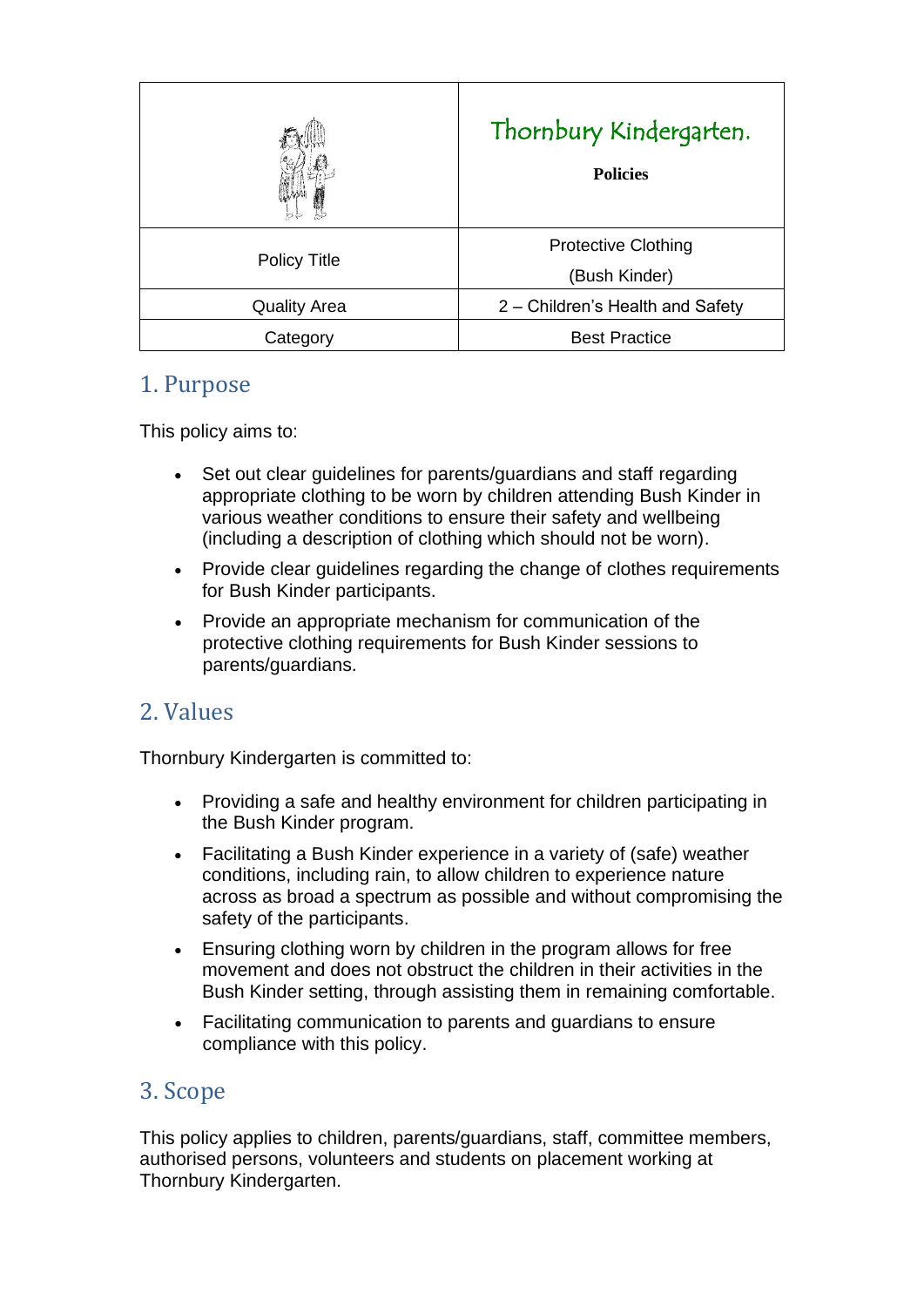# 4. Background and legislation

Thornbury Kindergarten's Bush Kinder program is intended to operate across a broad spectrum of weather conditions, allowing children to experience nature and its elements across the seasons. Whatever the weather, children are encouraged to take the lead in playing, exploring and learning in a bush or natural environment.

For this reason, there are some particular clothing requirements in the Bush Kinder setting that may differ from requirements in a centre-based environment.

#### **Relevant legislation includes but is not limited to:**

- The Children's Services Act 1996 (CSA)
- Children's Services Regulations 2009 (CSR)
- Occupational Health and Safety Act 2004

# 5. Definitions

Protective and appropriate clothing & footwear:

It is important that Bush Kinder participants wear appropriate and protective clothing and footwear which:

- allows children to move freely and undertake activities such as climbing, balancing, running.
- keeps children warm and dry in cold/wet weather.
- protects children from the damaging effects of the sun, UV rays in warm weather and high UV conditions.
- prevents sunburn, bites, scratches and stings (even in warm weather, long sleeve tops and long pants are recommended - this clothing should be loose fitting and light).
- Where possible is made from natural fabrics which allow the body to breathe and is comfortable against the skin.
- In the case of footwear, keeps feet and toes covered and has a flexible sole to allow children to climb and balance on uneven surfaces.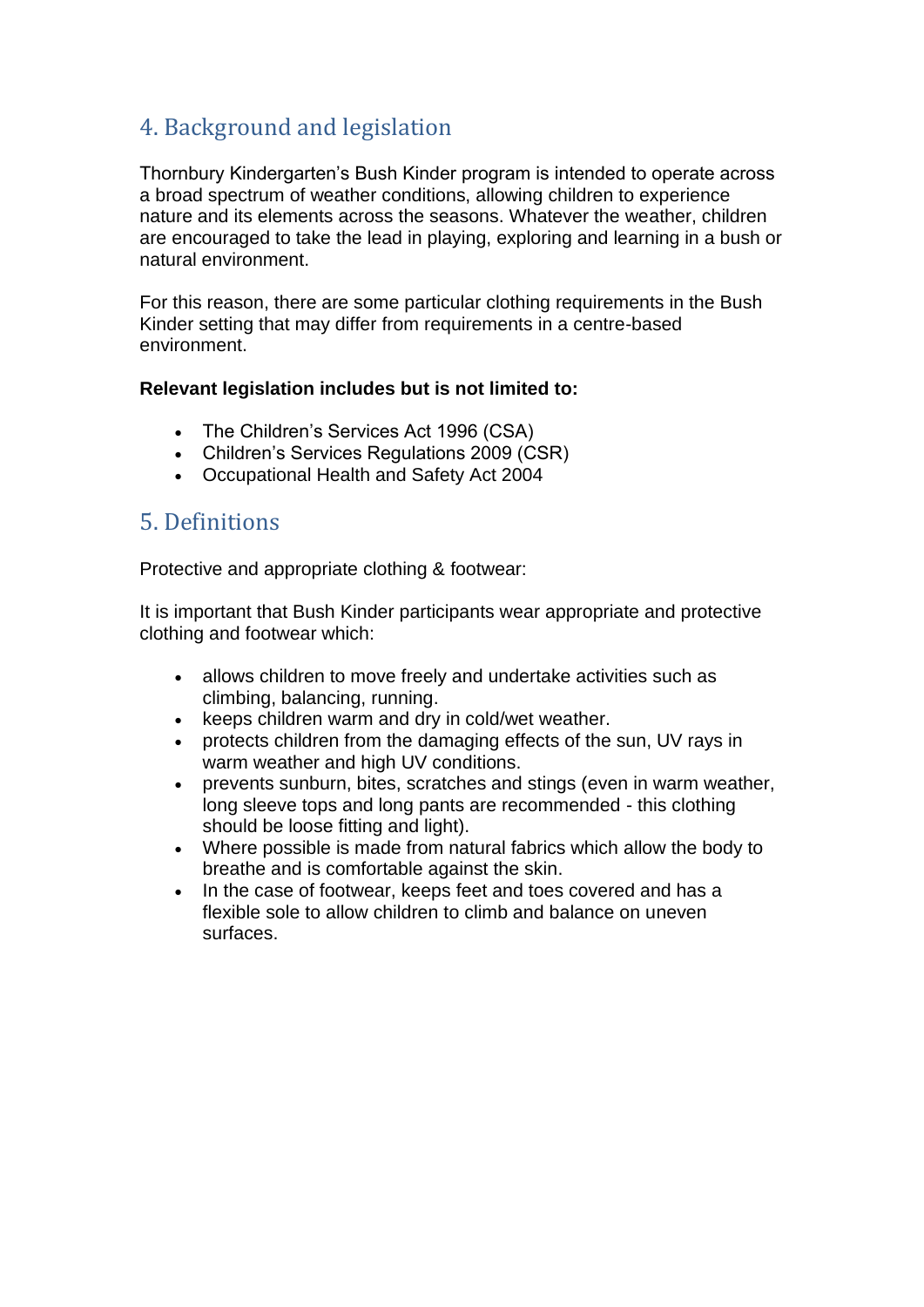The following table provides examples of recommended clothing, clothing which is not recommended and unacceptable clothing:

|                                          | <b>Warm Weather</b>                                                                                                                                   | <b>Cold Weather /Rain</b>                                                                                                                                                              |
|------------------------------------------|-------------------------------------------------------------------------------------------------------------------------------------------------------|----------------------------------------------------------------------------------------------------------------------------------------------------------------------------------------|
| Recommended<br>clothing and<br>footwear  | Light, loose-fitting long-<br>sleeved tops and long<br>pants, broad brimmed<br>hat or legionnaires hat,<br>closed toe shoes<br>suitable for climbing. | Waterproofs (can be<br>purchased through the<br>Merchandise department),<br>long pants, long sleeved top,<br>beanie, waterproof gloves,<br>thermals in very cold weather,<br>gumboots. |
| <b>Not</b><br>recommended                | Short-sleeved tops,<br>long skirts or dresses,<br>shorts, gumboots.                                                                                   | Skirts, dresses, bulky jumpers<br>(incompatible with<br>Waterproofs).                                                                                                                  |
| Unacceptable<br>clothing and<br>footwear | Open toe shoes,<br>sandals, thongs, crocs,<br>singlet tops and dangly<br>jewellery.                                                                   | Non-waterproof outer clothing.<br>(Waterproofs on top of non-<br>waterproof clothing is<br>recommended). Highly<br>flammable polyester loose and<br>dangly clothing.                   |

Waterproofs: Light rainproof suit worn over clothing, which includes a jacket with a hood, and pants or overalls, which zip up over clothing. Please consider ease of toileting & your child's growth when purchasing waterproofs.

Change of clothes: All children participating in Bush Kinder are required to bring a change of clothes and footwear as these may become wet and muddy. It is recommended that the spare clothing include:

- Spare top and bottoms of appropriate thickness/weight for the weather on the day
- Spare underpants (and singlet in winter)
- 2 pairs of socks
- 1 pair of gumboots (it is not recommended that gumboots are worn at all times due to the restriction of movement they impose).
- Waterproof clothing (if not worn to the session).

# 6. Sources and related centre policies

- Extreme Weather (Bush Kinder Specific)
- Communication
- Hygiene
- Inclusion and equity
- Program participation
- Supervision
- Excursions and centre events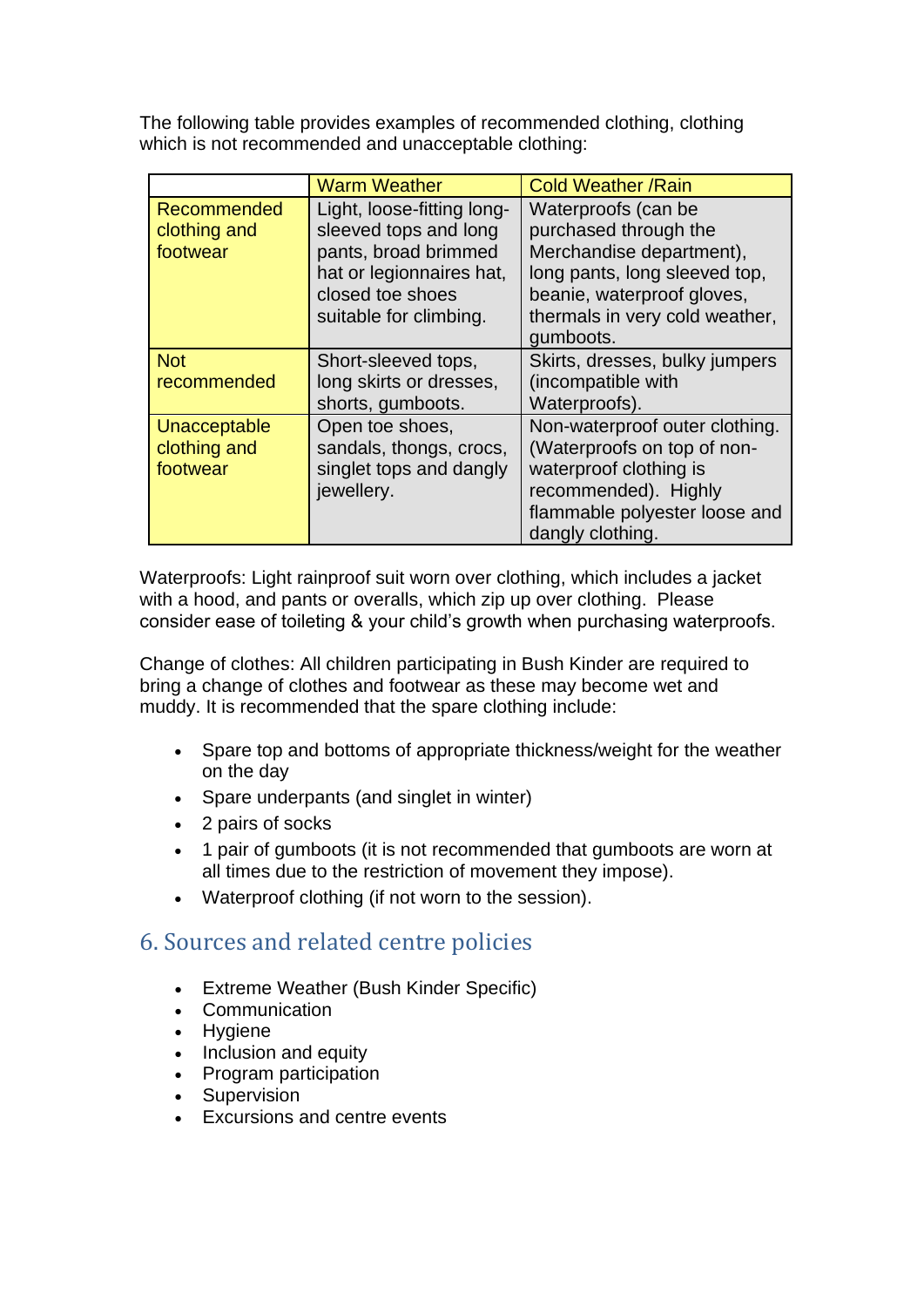# 7. Procedures

#### **General**

#### **The Committee is responsible for:**

- Implementing and maintaining a *Protective Clothing Policy* which provides clarity to parents/guardians and staff as to the appropriate clothing children are required to wear to Bush Kinder in various weather conditions to ensure their safety and wellbeing (including a description of clothing which should not be worn).
- All parents/guardians being aware of this policy and are provided access to the policy at orientation sessions, in written Bush Kinder material and on the Bush Kinder website, and made available upon request.
- Ensuring staff are appropriately educated on procedures in the event that children are not wearing compliant clothing.

#### **Staff are responsible for:**

- Ensuring all children being dropped off to Bush Kinder are wearing appropriate clothing in line with this policy. If inappropriate clothing is worn, staff are to:
- Highlight to the parent/guardian dropping off the child which clothing is inappropriate and the reasons for it.
- Determine if the change of clothing brought by that child is appropriate and request the parent change the clothes on the child if need be.
- If the clothing has the potential to put the child's safety and wellbeing at risk and there is no suitable alternative clothing, refuse the child's entry to Bush Kinder.
- Checking children's clothing periodically (i.e. asking children if their clothes are wet as they can be absorbed in an activity and not take much notice), on wet days, and changing from the child's change of clothing if need be.
- Encouraging children to tell a staff member if they have wet clothing.
- During orientation sessions, advising parents/guardians of the clothing requirements for Bush Kinder.

#### **Parents/guardians are responsible for:**

- Ensuring protective and appropriate clothing is worn to Bush Kinder by their child in line with this policy.
- Changing their child's clothing as instructed by the teacher to enable their child to participate in the Bush Kinder session.
- Ensure their child's change of clothes includes items as set out in this policy.
- Reading and being familiar with the policy.